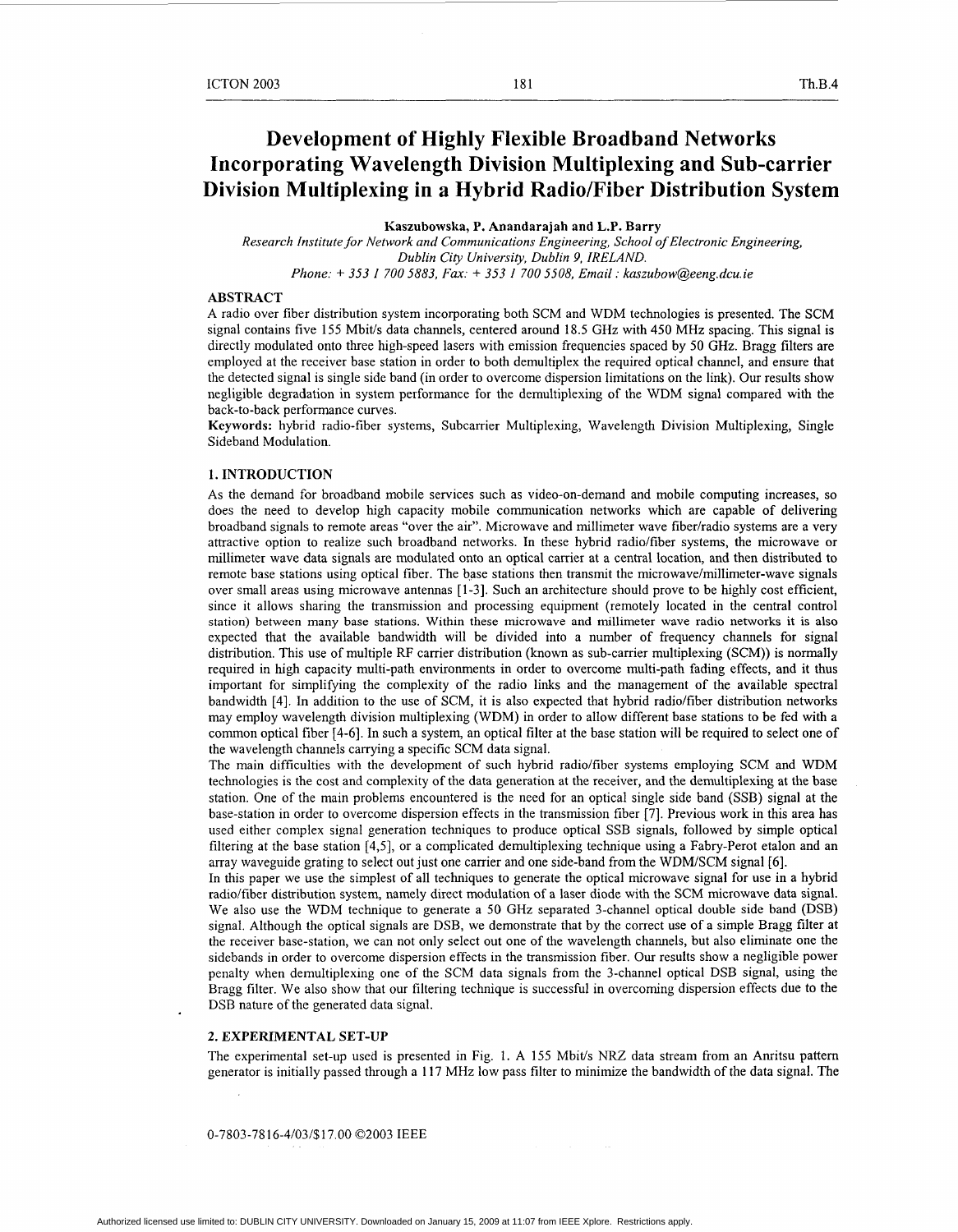<span id="page-1-0"></span>resulting signal is then mixed with five RF carriers centered at 18 GHz (with a channel spacing of 450 MHz) to generate five BPSK data signals. The SCM signal is subsequently split into three ways and used to directly modulate three high-speed single mode laser diodes from NTT Electronics. The lasers used are DFB multiplequantum-well devices with threshold currents around 25 mA, and 3 dB electrical bandwidths in excess of 18 GHz. The central wavelengths of the three lasers are all around 1550 nm, but this can be slightly altered and set **to** specific wavelengths by temperature control of the diodes. The operating wavelengths chosen for the three lasers are 1549.9, 1550.3, and 1550.7 nm.

With each of the three lasers biased around 60 mA, the SCM signal is applied to each of the transmitters. The optical outputs are then combined using an optical coupler, and selection of one of the optical data channels is carried out using a Bragg filter in conjunction with an optical circulator. The Bragg filters used are designed specifically for WDM systems with 50 GHz spacing, and have reflection bandwidths of around 0.35 nm. After selection of one the optical wavelength channels the signal is then detected using a *50* GHz pin diode. In a complete radio/fiber system the output signal of the detector would be transmitted through an RF antenna to the mobile network stations where the data is received by down-converting the incoming signal using a local oscillator. However, in our experiment we have concentrated on the optical part of the system, hence the down conversion takes place after the photodiode by mixing the SCM data signal with an 18.5 GHz local oscillator. The down-converted signal (central channel of the 5-channel RF data signal) is then passed through a low-pass filter to ensure that only the required base-band signal is examined using the 50 GHz oscilloscope and error analyser.



*Figure 1. Experimental set-up for hybrid radio/fibre distribution system employing SCM and WDM technologies.* 

# **3. EXPERIMENTAL RESULTS**

Figure 2(a) displays the 3-channel optical data signal after passing through the optical coupler. In order to select out only one carrier and one side-band of the central optical channel the Bragg filter is positioned such that the central carrier is at the longest wavelength that is correctly reflected by the Bragg filter.



*Figure 2. (a) Optical spectrum of 3-channel signal after coupler, and* (b) *rejected spectrum from Braggfilter showing the single side band rejected signal plus adjacent channels.*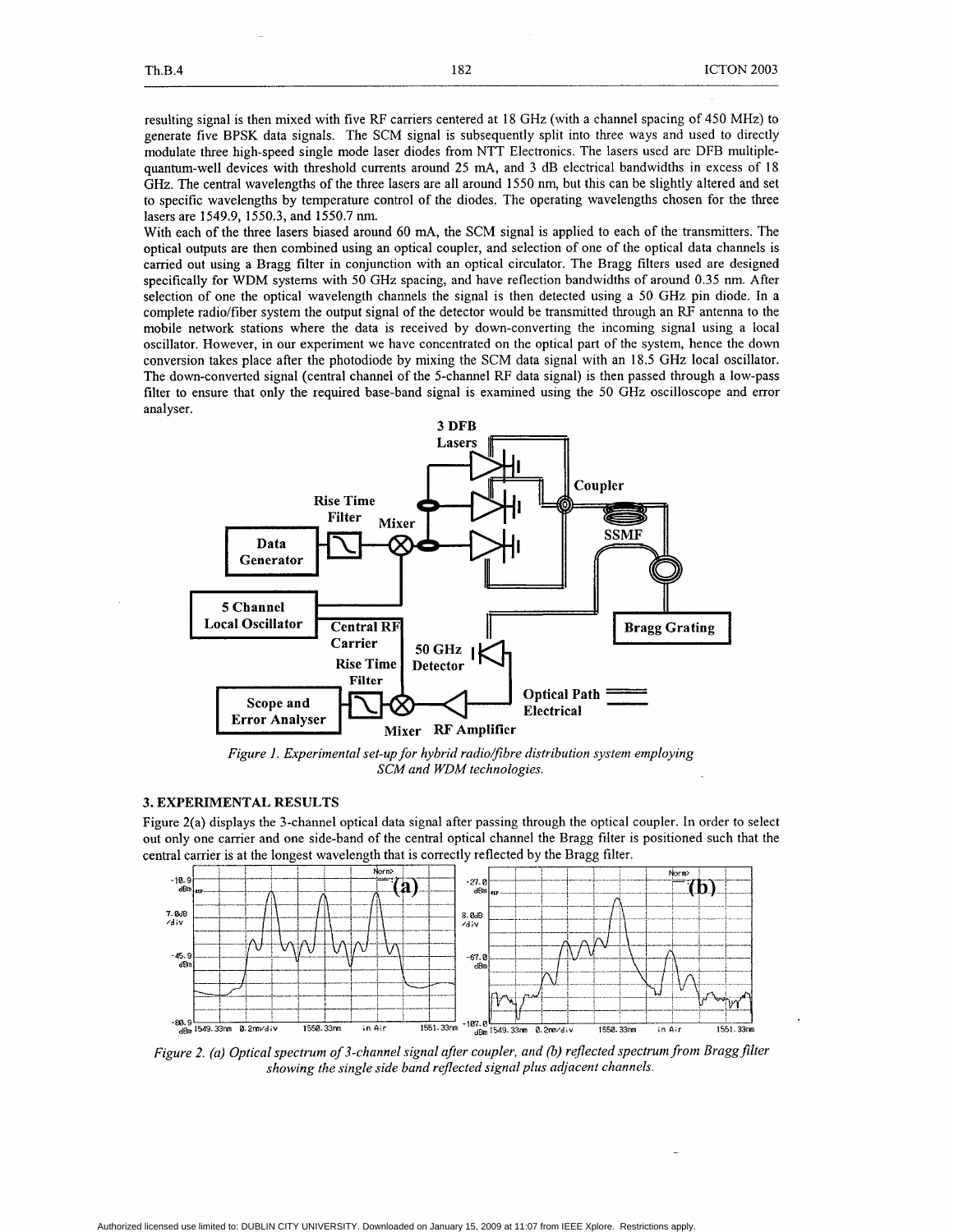<span id="page-2-0"></span>**As** the Bragg filter has a very sharp cut-off, this ensures that only one-side band is reflected. The reflected signal is presented in Fig. 2(b) and we can clearly see that only one-side band of the central channel is reflected by the filter. In addition, the filter also selects out one of the side-bands from the lower wavelength optical channel, and suppresses the carrier of this channel by 27 dB relative to the power in the central channel. The longer wavelength optical channel is suppressed by 33 dB relative to the central channel.

Figure 3(a) displays the received eye diagram after filtering out the central wavelength channel as described above, converting the optical signal to electrical (Fig. 3(c) displays the detected 5-channel SCM signal), and then down-converting the 18.5 GHz carrier data signal. The received power in this case is -10 dBm. To completely examine the system performance we characterized the Bit-Error-Rate vs. received optical power for the downconverted 155 Mbit/s data signal at an RF carrier frequency of 18.5 **GHz.** Figure 4 shows the system performance when the three optical channels are multiplexed together, and also the back-to-back performance for the central wavelength channel. We can see from this plot that the degradation is system performance is only in the order of 0.4 dB due to interference from the adjacent optical channels. The negligible effect of the channel demultiplexing is also clear from Fig.  $3(a \& b)$  that shows the received eye for the WDM system and the backto-back case when the received power is -1OdBm.



*Figure 3. Received eye diagrams of I55 Mbith data signal after (a) demultiplexing of WDMsignal. and* (b) back-to-back set-up for central optical channel. (c) Electrical spectrum of detected SCM signal.



*Figure 4. BER vs. received optical power for central optical channel demultiplexed from WDM system (squares), and central optical channel back-to-back (circles).*